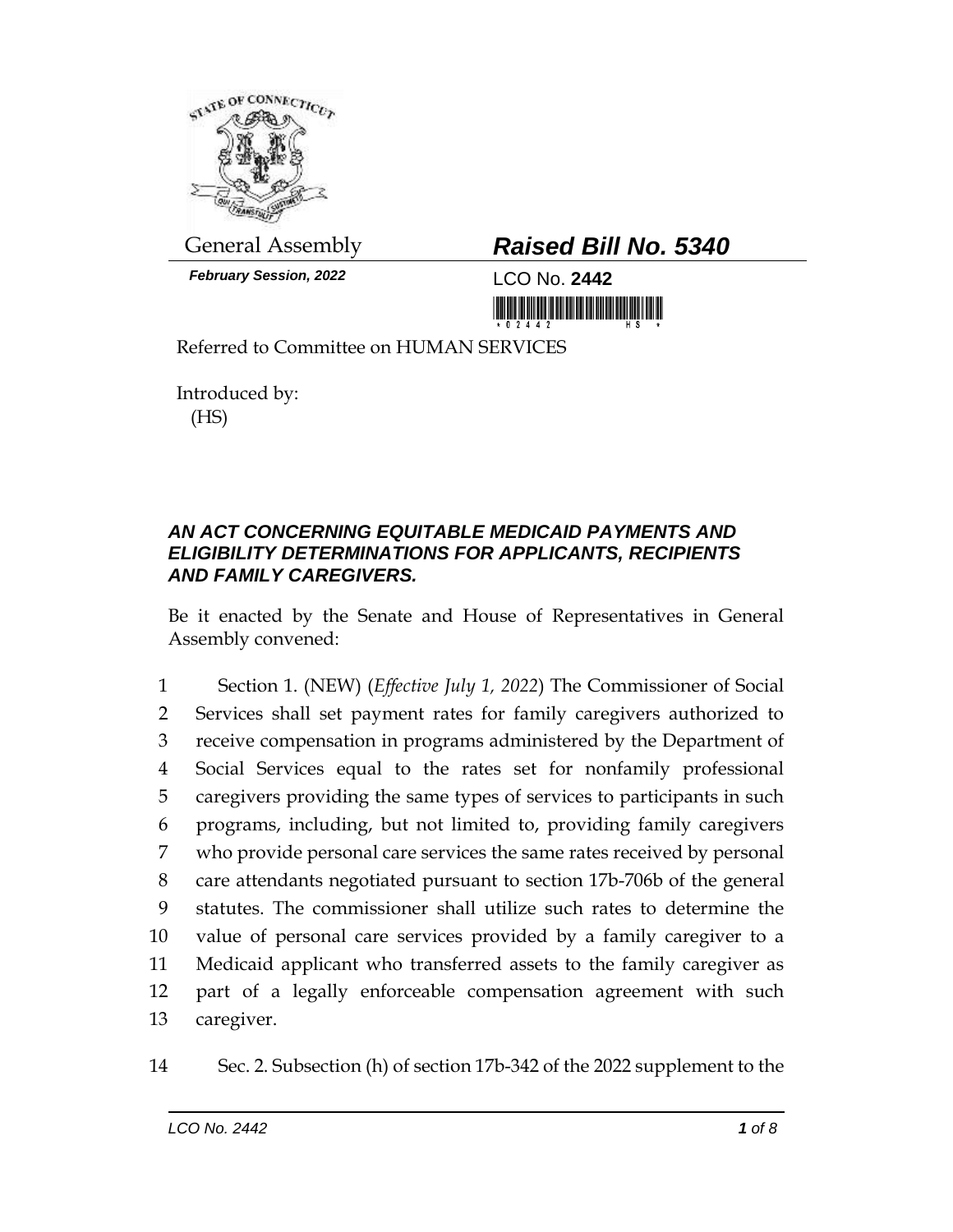general statutes is repealed and the following is substituted in lieu thereof (*Effective July 1, 2022*):

 (h) An individual who is otherwise eligible for services pursuant to this section shall, as a condition of participation in the program, apply for medical assistance benefits pursuant to section 17b-260 when requested to do so by the department and shall accept such benefits if 21 determined eligible. The Commissioner of Social Services shall provide medical assistance payments for Medicaid-eligible home care services retroactive to not more than three months before the date an eligible 24 individual applied for Medicaid, to the extent permissible under 42 CFR 435.915, as amended from time to time.

 Sec. 3. Section 17b-261 of the 2022 supplement to the general statutes is repealed and the following is substituted in lieu thereof (*Effective July 1, 2022*):

 (a) Medical assistance shall be provided for any otherwise eligible person whose income, including any available support from legally liable relatives and the income of the person's spouse or dependent child, is not more than one hundred forty-three per cent, pending approval of a federal waiver applied for pursuant to subsection (e) of this section, of the benefit amount paid to a person with no income under the temporary family assistance program in the appropriate region of residence and if such person is an institutionalized individual as defined in Section 1917 of the Social Security Act, 42 USC 1396p(h)(3), and has not made an assignment or transfer or other disposition of property for less than fair market value for the purpose of establishing eligibility for benefits or assistance under this section. Any such disposition shall be treated in accordance with Section 1917(c) of the Social Security Act, 42 USC 1396p(c). Any disposition of property made on behalf of an applicant or recipient or the spouse of an applicant or recipient by a guardian, conservator, person authorized to make such disposition pursuant to a power of attorney or other person so authorized by law shall be attributed to such applicant, recipient or spouse. A disposition of property ordered by a court shall be evaluated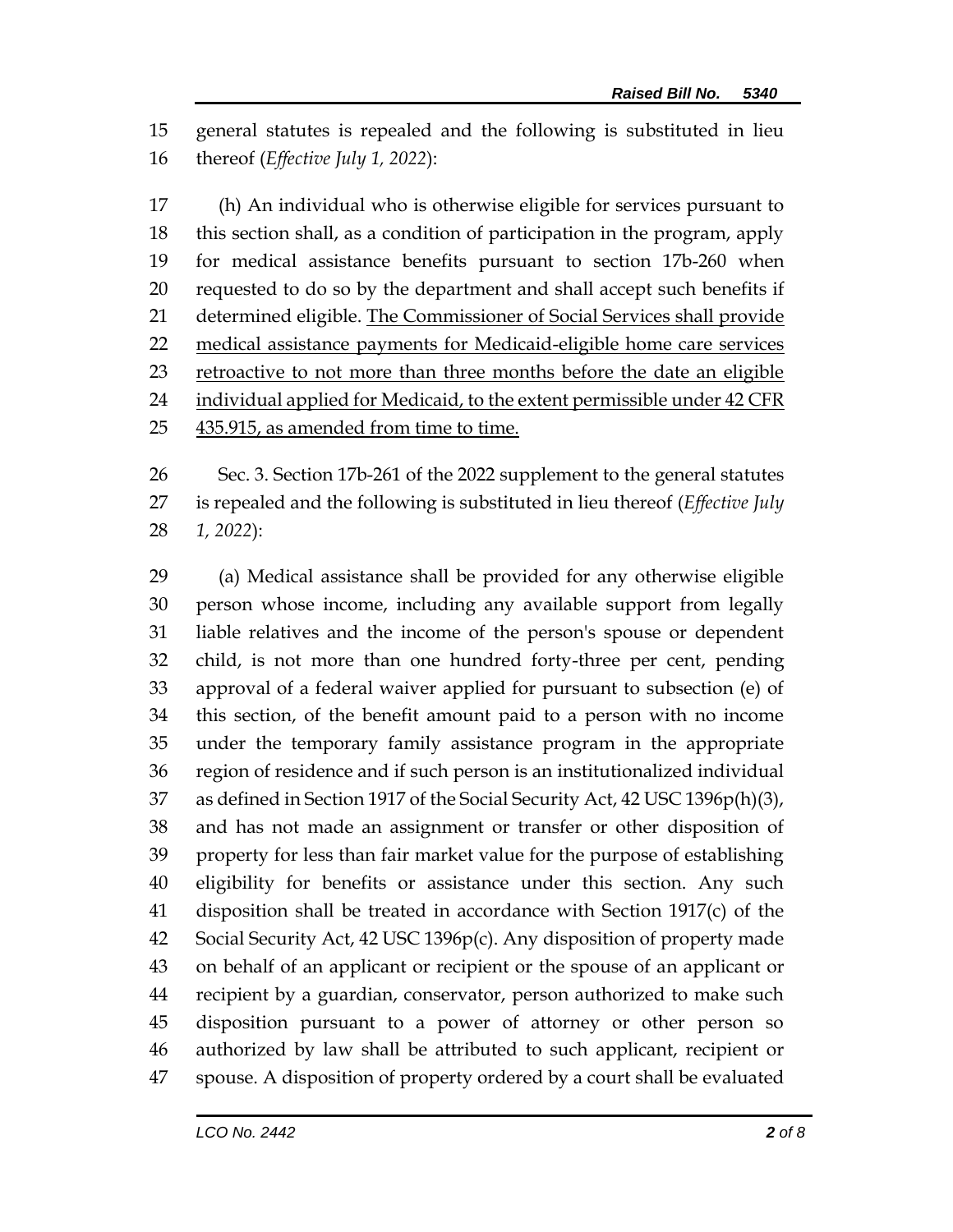in accordance with the standards applied to any other such disposition for the purpose of determining eligibility. The commissioner shall establish the standards for eligibility for medical assistance at one hundred forty-three per cent of the benefit amount paid to a household of equal size with no income under the temporary family assistance program in the appropriate region of residence. In determining eligibility, the commissioner shall not consider as income Aid and Attendance pension benefits granted to a veteran, as defined in section 27-103, or the surviving spouse of such veteran. Except as provided in section 17b-277 and section 17b-292, the medical assistance program shall provide coverage to persons under the age of nineteen with household income up to one hundred ninety-six per cent of the federal poverty level without an asset limit and to persons under the age of nineteen, who qualify for coverage under Section 1931 of the Social Security Act, with household income not exceeding one hundred ninety-six per cent of the federal poverty level without an asset limit, and their parents and needy caretaker relatives, who qualify for coverage under Section 1931 of the Social Security Act, with household income not exceeding one hundred fifty-five per cent of the federal poverty level without an asset limit. Such levels shall be based on the regional differences in such benefit amount, if applicable, unless such levels based on regional differences are not in conformance with federal law. Any income in excess of the applicable amounts shall be applied as may be required by said federal law, and assistance shall be granted for the balance of the cost of authorized medical assistance. The Commissioner of Social Services shall provide applicants for assistance under this section, at the time of application, with a written statement advising them of (1) the effect of an assignment or transfer or other disposition of property on eligibility for benefits or assistance, (2) the effect that having income that exceeds the limits prescribed in this subsection will have with respect to program eligibility, and (3) the availability of, and eligibility for, services provided by the Connecticut Home Visiting System, established pursuant to section 17b-751b. For coverage dates on or after January 1, 2014, the department shall use the modified adjusted gross income financial eligibility rules set forth in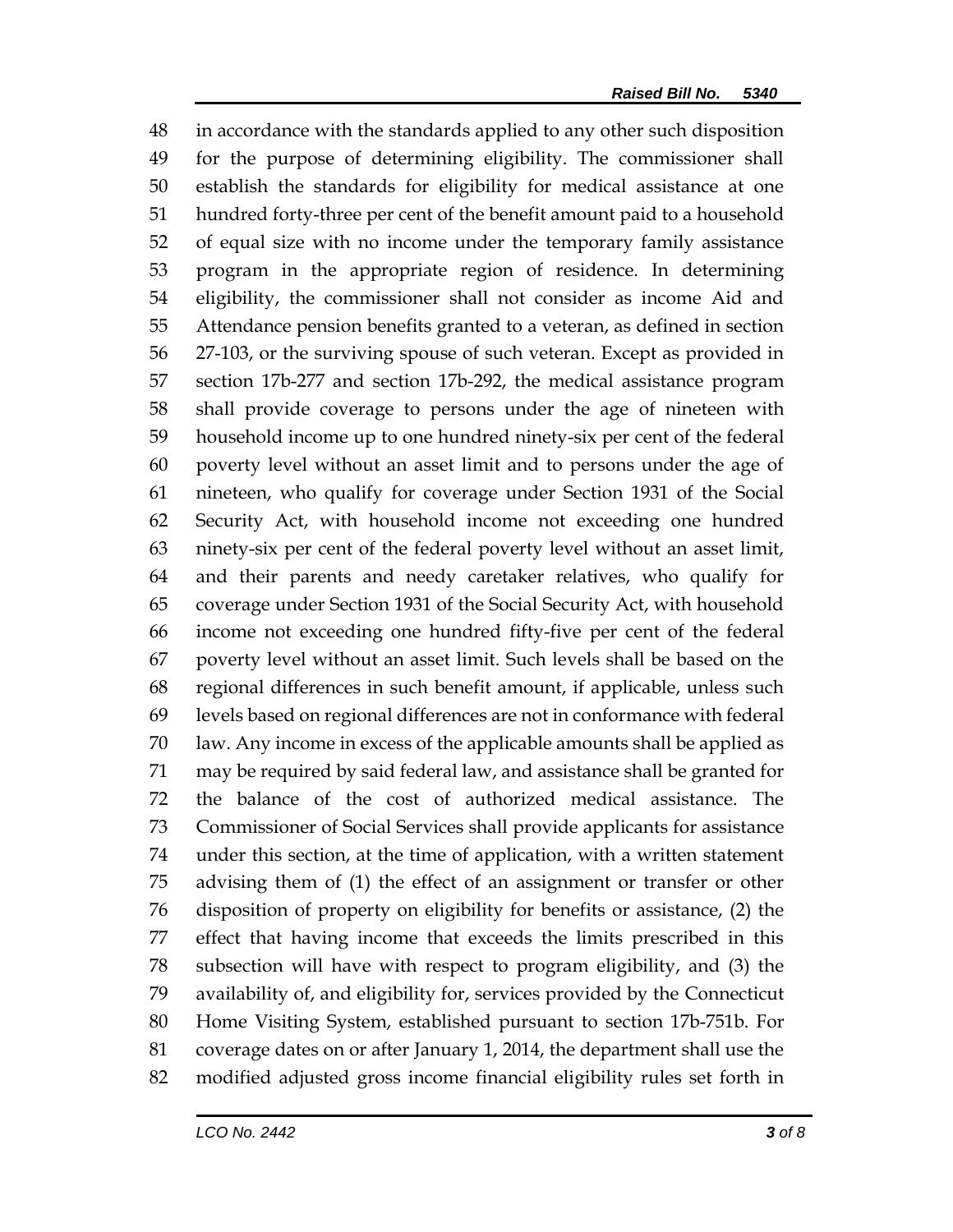Section 1902(e)(14) of the Social Security Act and the implementing regulations to determine eligibility for HUSKY A, HUSKY B and HUSKY D applicants, as defined in section 17b-290. Persons who are determined ineligible for assistance pursuant to this section shall be provided a written statement notifying such persons of their ineligibility and advising such persons of their potential eligibility for one of the other insurance affordability programs as defined in 42 CFR 435.4.

 (b) For the purposes of the Medicaid program, the Commissioner of Social Services shall consider parental income and resources as available to a child under eighteen years of age who is living with his or her parents and is blind or disabled for purposes of the Medicaid program, or to any other child under twenty-one years of age who is living with his or her parents.

 (c) For the purposes of determining eligibility for the Medicaid program, an available asset is one that is actually available to the applicant or one that the applicant has the legal right, authority or power to obtain or to have applied for the applicant's general or medical support. If the terms of a trust provide for the support of an applicant, the refusal of a trustee to make a distribution from the trust does not render the trust an unavailable asset. Notwithstanding the provisions of this subsection, the availability of funds in a trust or similar instrument funded in whole or in part by the applicant or the applicant's spouse shall be determined pursuant to the Omnibus Budget Reconciliation Act of 1993, 42 USC 1396p. The provisions of this subsection shall not apply 107 to a special needs trust, as defined in 42 USC  $1396p(d)(4)(A)$ , as amended from time to time. For purposes of determining whether a beneficiary under a special needs trust, who has not received a disability determination from the Social Security Administration, is disabled, as defined in 42 USC 1382c(a)(3), the Commissioner of Social Services, or the commissioner's designee, shall independently make such determination. The commissioner shall not require such beneficiary to apply for Social Security disability benefits or obtain a disability determination from the Social Security Administration for purposes of determining whether the beneficiary is disabled.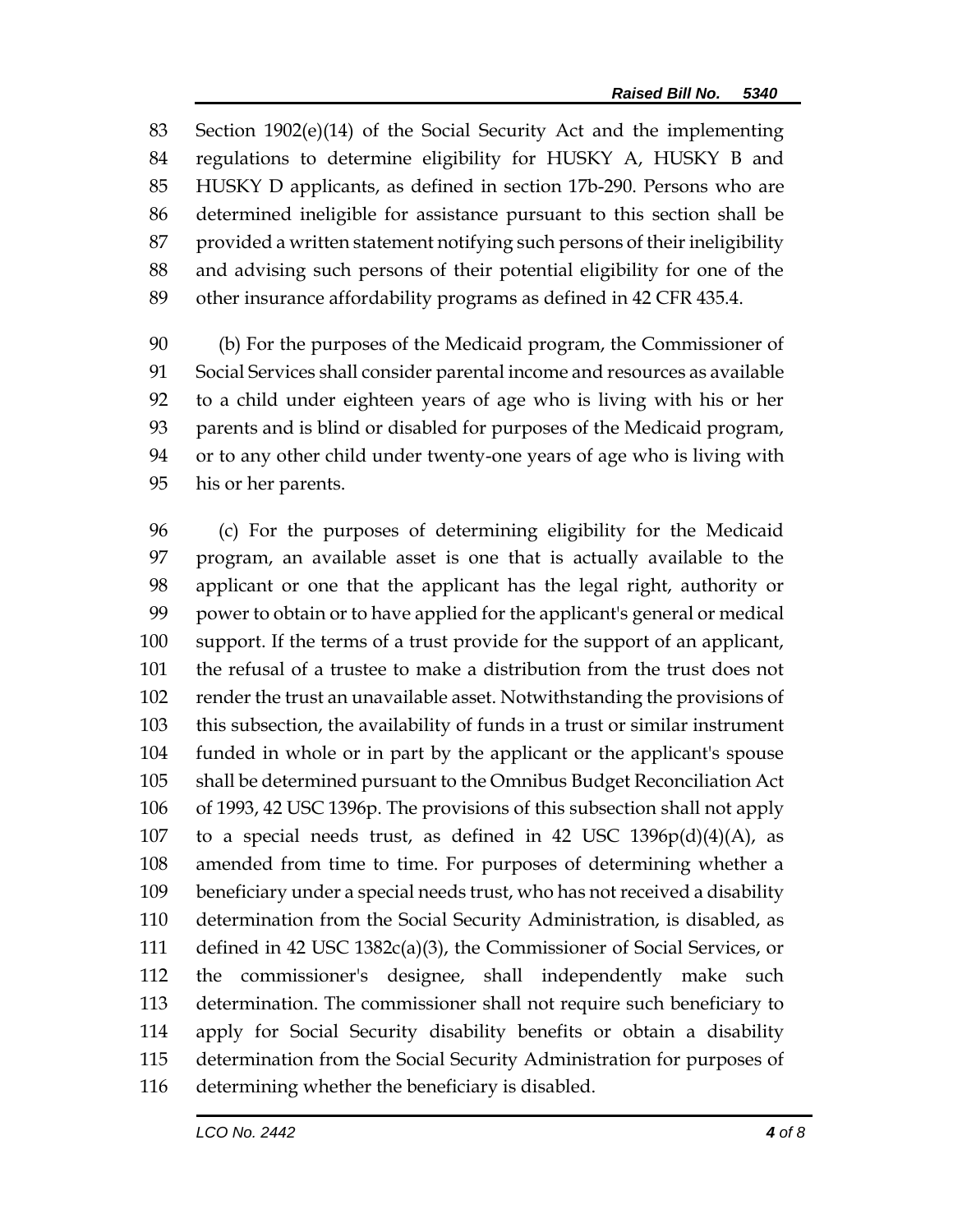(d) The transfer of an asset in exchange for other valuable consideration shall be allowable to the extent the value of the other valuable consideration is equal to or greater than the value of the asset transferred.

 (e) The Commissioner of Social Services shall seek a waiver from federal law to permit federal financial participation for Medicaid expenditures for families with incomes of one hundred forty-three per cent of the temporary family assistance program payment standard.

 (f) To the extent **[**permitted by**]** permissible under federal law, Medicaid eligibility shall be extended for one year to a family that becomes ineligible for medical assistance under Section 1931 of the Social Security Act due to income from employment by one of its members who is a caretaker relative or due to receipt of child support income. A family receiving extended benefits on July 1, 2005, shall receive the balance of such extended benefits, provided no such family shall receive more than twelve additional months of such benefits.

 (g) An institutionalized spouse applying for Medicaid and having a spouse living in the community shall be required, to the maximum extent permitted by law, to divert income to such community spouse in order to raise the community spouse's income to the level of the minimum monthly needs allowance, as described in Section 1924 of the Social Security Act. Such diversion of income shall occur before the community spouse is allowed to retain assets in excess of the community spouse protected amount described in Section 1924 of the Social Security Act. The Commissioner of Social Services, pursuant to section 17b-10, may implement the provisions of this subsection while in the process of adopting regulations, provided the commissioner **[**prints**]** posts notice of intent to adopt the regulations **[**in the Connecticut Law Journal within**]** on the eRegulations System not later than twenty days **[**of**]** after adopting such policy. Such policy shall be valid until the time final regulations are effective.

(h) To the extent permissible under federal law, an institutionalized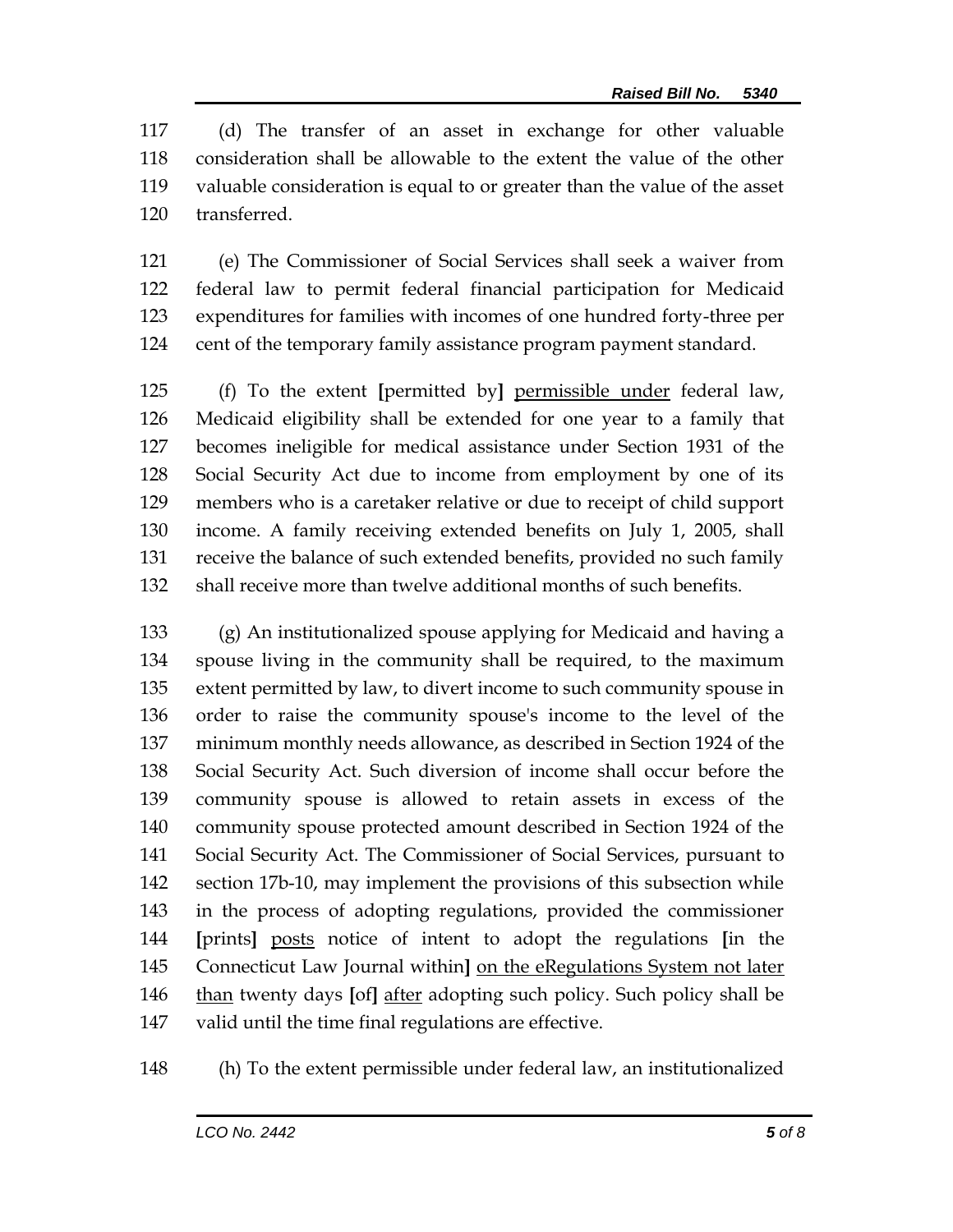individual, as defined in Section 1917 of the Social Security Act, 42 USC 1396p(h)(3), shall not be determined ineligible for Medicaid solely on the basis of the cash value of a life insurance policy worth less than ten thousand dollars provided the individual is pursuing the surrender of the policy.

 (i) To the extent permissible under federal law, an individual who has applied for Medicaid shall not be determined ineligible solely on the basis of an asset discovered by such individual after the date of application, provided (1) the individual reports the discovery of the asset to the Commissioner of Social Services not later than ten days after the discovery, (2) the individual takes steps within thirty days to liquidate such individual's interest in the asset and spend down the proceeds in accordance with Medicaid income and asset limits, and (3) in the event the individual is unable to gain access to the asset, the Department of Social Services provides assistance to the individual to gain access to the asset.

 (j) To the extent permissible under federal law, an individual who has applied for Medicaid shall not be determined ineligible on the basis of a single, unliquidated asset, provided such individual presents evidence to the Commissioner of Social Services that such asset is inaccessible to the individual because it is not possible to liquidate the asset in fewer than thirty days.

 **[**(i)**]** (k) Medical assistance shall be provided, in accordance with the provisions of subsection (e) of section 17a-6, to any child under the supervision of the Commissioner of Children and Families who is not receiving Medicaid benefits, has not yet qualified for Medicaid benefits or is otherwise ineligible for such benefits. Medical assistance shall also be provided to any child in the behavioral services program operated by the Department of Developmental Services who is not receiving Medicaid benefits, has not yet qualified for Medicaid benefits or is otherwise ineligible for benefits. To the extent practicable, the Commissioner of Children and Families and the Commissioner of Developmental Services shall apply for, or assist such child in qualifying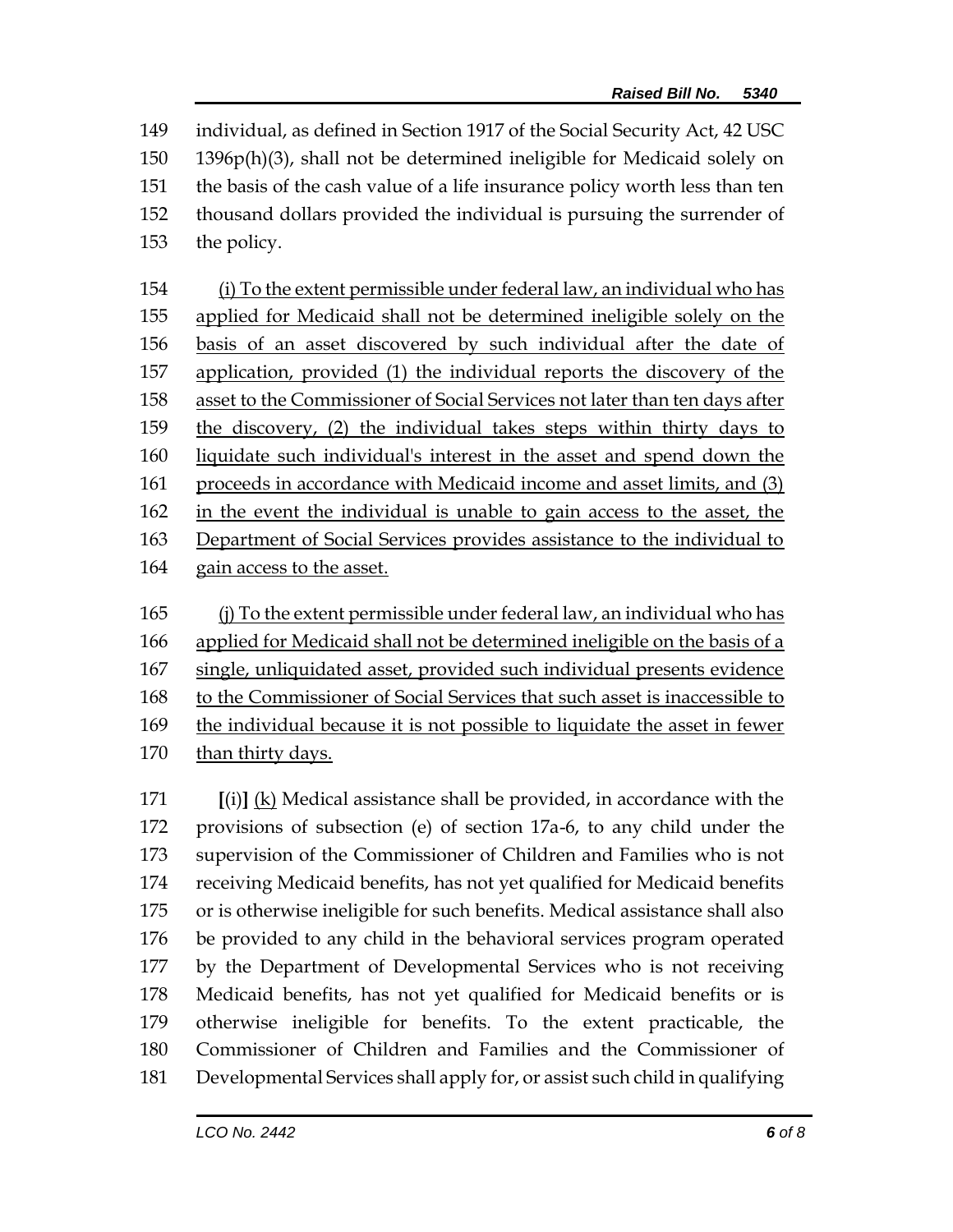for, the Medicaid program.

 **[**(j)**]** (l) The Commissioner of Social Services shall provide Early and Periodic Screening, Diagnostic and Treatment program services, as required and defined as of December 31, 2005, by 42 USC 1396a(a)(43), 186 42 USC 1396 $d(r)$  and 42 USC 1396 $d(a)(4)(B)$  and applicable federal regulations, to all persons who are under the age of twenty-one and otherwise eligible for medical assistance under this section.

 **[**(k)**]** (m) A veteran, as defined in section 27-103, and any member of his or her family, who applies for or receives assistance under the Medicaid program, shall apply for all benefits for which he or she may be eligible through the United States Department of Veterans Affairs or the United States Department of Defense.

 **[**(l)**]** (n) On and after January 1, 2023, the Commissioner of Social Services shall, within available appropriations, provide state-funded medical assistance to any child eight years of age and younger, regardless of immigration status, whose household income does not exceed two hundred one per cent of the federal poverty level without an asset limit and who does not otherwise qualify for Medicaid, the Children's Health Insurance Program, or an offer of affordable, employer-sponsored insurance as defined in the Affordable Care Act, as an employee or a dependent of an employee.

| This act shall take effect as follows and shall amend the following |                     |              |
|---------------------------------------------------------------------|---------------------|--------------|
| sections:                                                           |                     |              |
|                                                                     |                     |              |
| Section 1                                                           | <i>July 1, 2022</i> | New section  |
| Sec. 2                                                              | <i>July 1, 2022</i> | $17b-342(h)$ |
| Sec. 3                                                              | July 1, 2022        | 17b-261      |

## *Statement of Purpose:*

To (1) provide the same Medicaid payment rates to family caregivers providing the same services as professional caregivers, (2) authorize retroactive Medicaid coverage for home care if federally permissible, and (3) not delay a Medicaid eligibility determination due to an asset